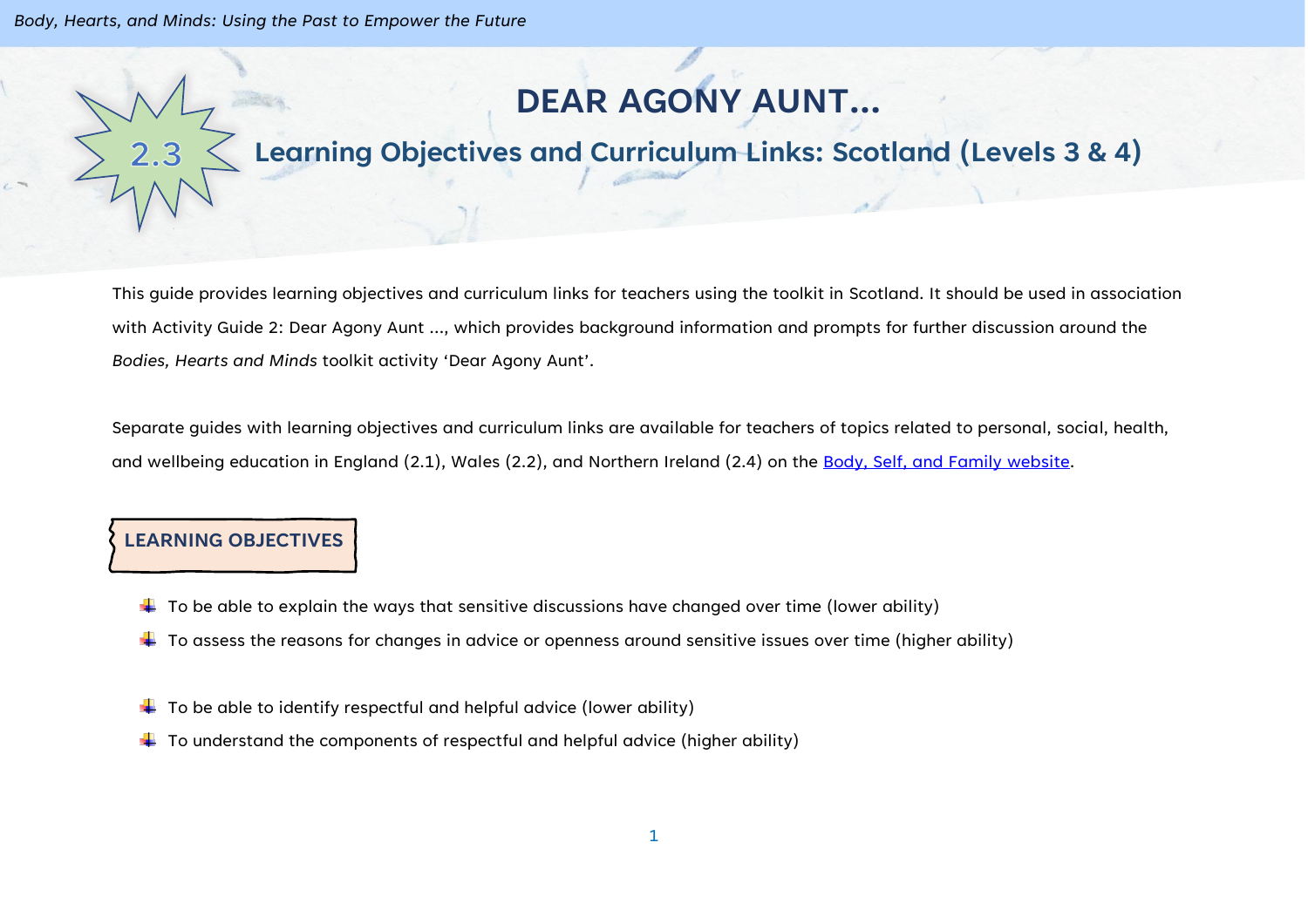- $\downarrow$  To understand where to get further advice on health and wellbeing (lower ability)
- $\ddotplus$  To assess the reliability of different types of advice on health and wellbeing (higher ability)

### **HOW DOES THIS ACTIVITY LINK TO THE CURRICULUM?**

## **Health and Wellbeing (Personal and Social Education) (Scotland)**

|                                                                            | <b>Third Level</b>                                                                                                                    | <b>Fourth Level</b>                                                                                                                   |
|----------------------------------------------------------------------------|---------------------------------------------------------------------------------------------------------------------------------------|---------------------------------------------------------------------------------------------------------------------------------------|
| <b>Relationships, sexual health</b>                                        | I understand the importance of being cared for                                                                                        | understand the importance of being cared for                                                                                          |
| and parenthood: Positive                                                   | and caring for others in relationships, and can                                                                                       | and caring for others in relationships, and can                                                                                       |
| relationships                                                              | explain why. (HWB 3-44a)                                                                                                              | explain why. (HWB 4-44a)                                                                                                              |
|                                                                            | I understand and can explain the importance                                                                                           | I understand and can explain the importance                                                                                           |
|                                                                            | of, and need for, commitment, trust and<br>respect in loving and sexual relationships.<br>I understand the different contexts of such | of, and need for, commitment, trust and<br>respect in loving and sexual relationships.<br>I understand the different contexts of such |
|                                                                            | relationships including marriage. (HWB 3-44c)                                                                                         | relationships including marriage. (HWB 4-44c)                                                                                         |
|                                                                            | I recognise that power can exist within<br>relationships and can be used positively as well<br>as negatively. (HWB 3-45a)             | I recognise that power can exist within<br>relationships and can be used positively as well<br>as negatively. (HWB 4-45a)             |
| <b>Relationships, sexual health</b><br>and parenthood: physical<br>changes | I understand my own body's uniqueness, my<br>developing sexuality, and that of others. (HWB<br>$3 - 47a$ )                            | understand my own body's uniqueness, my<br>developing sexuality, and that of others. (HWB<br>$4 - 47a$                                |